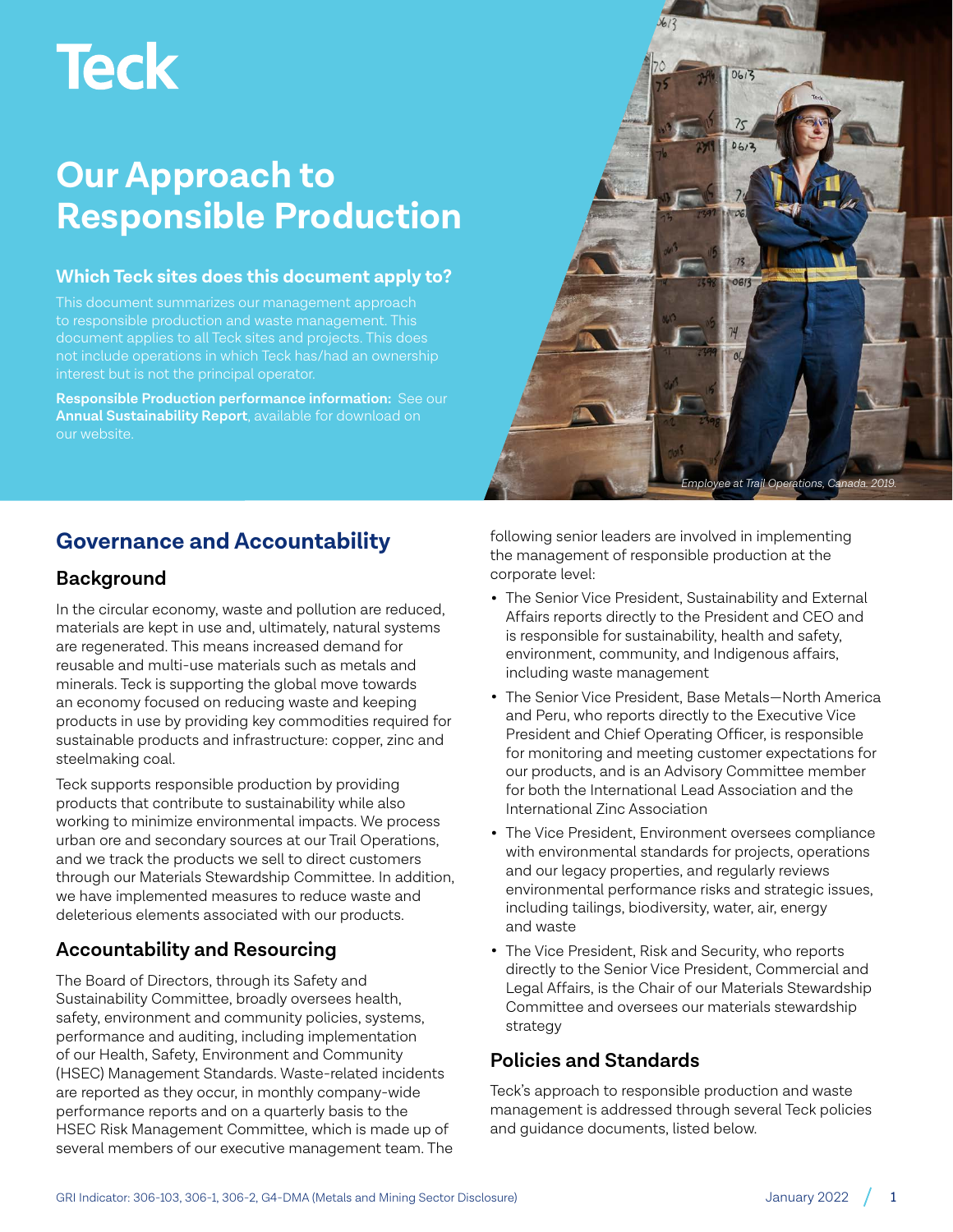#### **Teck's Policies and Standards relevant to Responsible Production**

Our [Code of Sustainable Conduct](https://www.teck.com/responsibility/approach-to-responsibility/our-commitments/policies/code-of-sustainable-conduct/) outlines our commitment to sustainable development, efficient and responsible use of energy, water and other resources, and to responsible material use in our supply chain.

Our [Expectations for Suppliers and Contractors](https://www.teck.com/media/Teck) were established to clearly communicate Teck's expectations for suppliers of goods and contractors performing services for or on behalf of Teck. Our HSEC Management Standards and Guidance give general guidance on materials stewardship and mine waste management. Teck's HSEC Management Standards, which put our Charter and Codes into practice, were modelled after the International Organization for Standardization (ISO) management standard 14001, OHSAS 18001 standards and EPA compliance-focused EMS guidance.

We also implement appropriate accreditation schemes to ensure Teck products meet and exceed market access requirements. Teck's Responsible Mineral Sourcing Policy outlines our program for ensuring responsible sourcing of mineral concentrates from mines for our Trail Operations. This program is in compliance with the London Bullion Market Association (LBMA) Responsible Silver program and the London Metal Exchange (LME) Responsible Sourcing program, which are also aligned with the Organisation for Economic Co-operation and Development (OECD) programs for Responsible Supply Chains for Minerals.

All of our operations have waste management aspects in their permits, and several operations have waste-specific policies aligned with their permit requirements.

# **Memberships, Partnerships and External Commitments**

We work with various industry associations to support responsible materials production and waste management.

- [The Copper Mark:](https://coppermark.org/) An assurance framework developed by the International Copper Association in 2019 to promote industry-wide responsible production practices and to demonstrate the industry's commitment to green transition
- [International Council on Mining and Metals \(ICMM\):](https://www.icmm.com/) ICMM is a global industry association that represents leading international mining and metals companies who are dedicated to a safe, fair and sustainable mining industry; as a member company, we are required to implement the 10 Sustainable Development Framework Principles, including Principle 8: facilitate and support the knowledge base and systems for responsible design, use, reuse, recycling and disposal of products containing metals and minerals (Performance Expectation 6.4—Pollution and Waste; 8.1 and 8.2—Responsible Production)
- [International Copper Association:](https://copperalliance.org/) The International Copper Association (ICA) brings together the global copper industry to develop and defend markets for copper and to make a positive contribution to society's

sustainable development goals; the ICA's Joint Due Diligence Standard is applicable to copper, lead and zinc, and ensures compliance with OECD standards for responsible supply chains for minerals

- [International Zinc Association \(IZA\):](https://www.zinc.org/) IZA is a non-profit organization that promotes the role that zinc plays in product applications, human health and crop nutrition; we participate in IZA's programs that have a strategic focus in the areas of environment and sustainable development, technology and market development, and communications
- [International Lead Association:](https://www.ila-lead.org/) The International Lead Association is dedicated to encouraging the responsible use of lead and its compounds
- [ResponsibleSteel:](https://www.responsiblesteel.org/) A not-for-profit organization, ResponsibleSteel is the steel industry's first global multi-stakeholder standard and certification initiative to support traceability of materials from the mine site through to steel manufacturers; ResponsibleSteel's first Standard was published in November 2019

# **Approach to Managing Responsible Production and Waste**

Teck is supporting the global move towards an economy focused on reducing waste and keeping products in use by providing key commodities required for sustainable products and infrastructure, which are durable and naturally recyclable.

Teck has long worked towards reducing waste and pollution, keeping products in use and helping to improve the natural environment where we operate.

# **Minimizing Waste: Our Approach to Waste Management**

We recognize that our activities can generate waste as a result of geology, extraction methods and process efficiencies. While most waste generated through mining is inert, mining waste can include constituents that can have environmental impacts. See the Managing Product Impacts through Materials Stewardship section of this document for information on how these impacts are managed. Teck's Materials Stewardship Committee ensures that Teck products, including potential substances of concern to stakeholders, are marketed to responsible business customers and end users. This includes supporting the development of end-of life schemes to keep such materials from waste streams.

Teck is committed to continually improving our waste management practices so that we can avoid waste at source wherever possible, minimize waste by adopting best operational practices and circularity measures, increase traceability of our products and ensure responsible disposal. A key component to how we manage waste at each operation is ensuring compliance with applicable standards, regulations and permits for treating and recycling waste.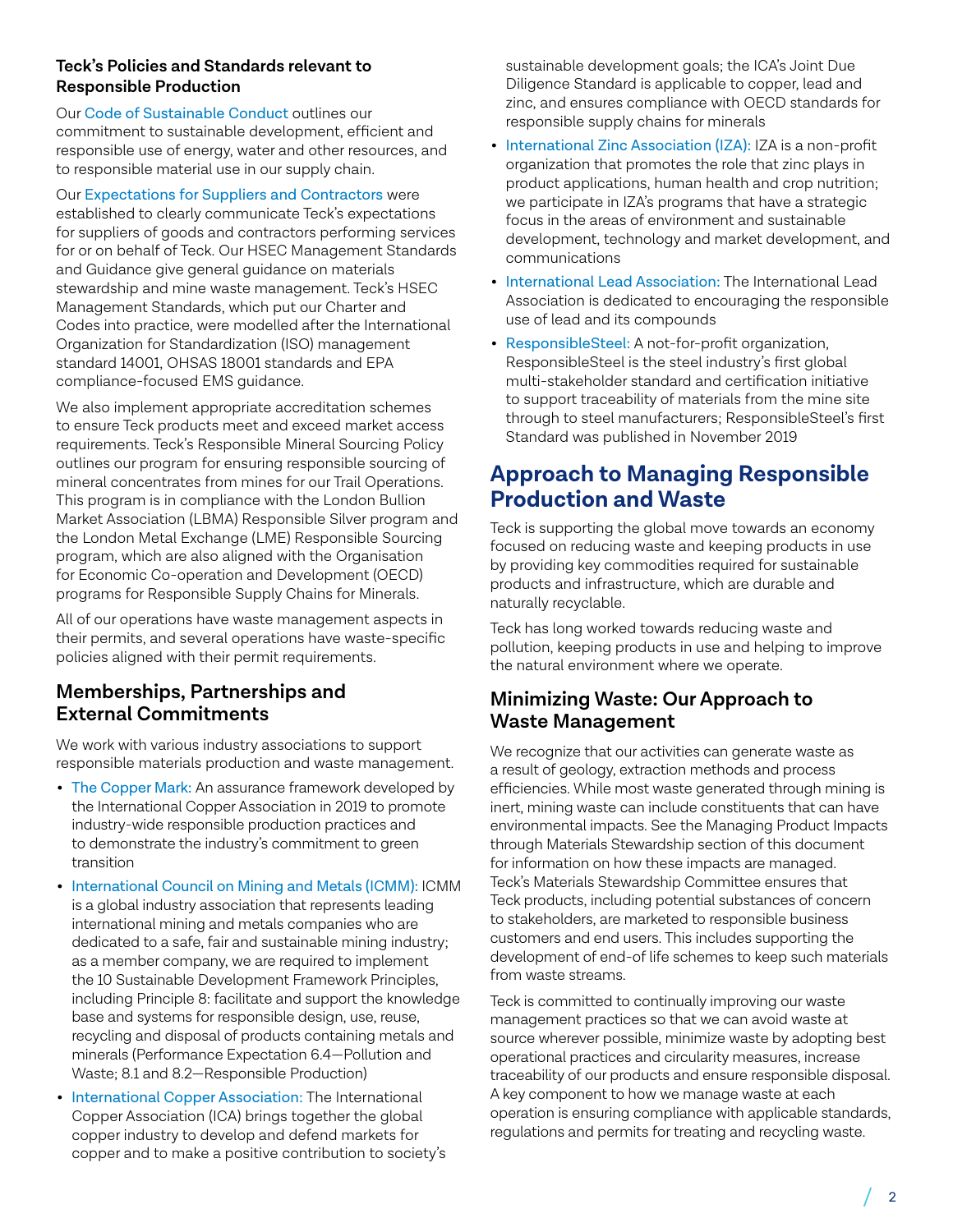We define waste into two main categories: mineral and non-mineral waste. These are each further divided into several subcategories:

#### **1. Mineral Waste:**

Based on volume, mineral waste is the most significant type of waste generated by Teck. We characterize mineral waste as waste rock, coarse coal refuse, fine coal refuse from processing ore and raw coal, and tailings. We use internal and external subject matter experts to design our mineral waste storage facilities, based on site-specific conditions and industry good practices. Teck is committed to transparency in reporting, through continual collection and monitoring of mineral waste-related data.

• **Waste Rock:** Waste rock, which is material that is removed to access ores, coal and oil sands, typically contains trace amounts of naturally occurring metals and other constituents. The bulk of waste rock from our operations is placed in areas that are specifically designed to contain the rock. The remainder of the rock that may still have some geochemical concern is placed within tailings storage facilities or used to backfill open pits and underground workings.

Waste rock that is not susceptible to geochemical instability such as oxidation processes, which can lead to metal leaching, is also used for reclamation activities and to construct dams, roads and similar structures. Longterm storage of waste rock is conducted in accordance with closure plans and approved by regulatory authorities. These plans most often include contouring, covering and revegetation to achieve established land use objectives.

- **Coarse Coal Refuse:** Coarse coal refuse is a coarse fraction of raw coal that is separated during processing; it is not currently an economic product. Coarse coal refuse is placed in designated engineered facilities or, if determined to not be susceptible to leaching, it may be used as a construction material. Coarse coal refuse can also be mixed with dewatered fine coal refuse within engineered structures; Teck carries out this practice at several of our operations for storage efficiency and optimal geotechnical performance. Long-term storage of coarse coal refuse is conducted in accordance with regulatory approved closure plans, which most often involves contouring, covering and revegetation to achieve established land use objectives.
- **Tailings and Fine Coal Refuse:** Tailings and fine coal refuse are the finer fractions of the processed mined material that have no economically recoverable commodities. These materials are typically stored in tailings storage facilities. See [Our Approach to](https://www.teck.com/media/teck_approach_to_Tailings_Management_2021.pdf)  [Tailings Management](https://www.teck.com/media/teck_approach_to_Tailings_Management_2021.pdf), as well as our [website](https://www.teck.com/Tailings/) for more information.

#### **Acid rock drainage (ARD)**

ARD, also known as acid mine drainage (AMD), is the outflow of acidic water from mining operations, including waste rock, tailings and exposed surfaces in open pits. Teck has in place a Source Control Program, with a mandate to collate best practice information, assess innovative technologies, and provide our practitioners with an evaluation framework and toolkit to prevent and minimize our impact on water quality, including metals leaching and ARD from mined materials. Where prevention is not possible, we collect and treat ARD in a responsible manner that protects human health and the environment. For details on how we are managing the releases of selenium and nitrate from waste rock in the Elk Valley, please see [Teck's Approach to Water Stewardship.](https://www.teck.com/media/teck_approach_to_Water_Stewardship_2021.pdf)

#### **2. Non-Mineral Waste:**

Non-mineral waste includes waste generated from overall activities such as construction, packaging, maintenance and office activities, but excludes waste generated from extraction and processing, which is further categorized as non-hazardous and hazardous waste. Our strategic intent is to eliminate or reduce the generation of non-mineral waste, to explore long-term viable alternatives, and to divert waste from disposal through reuse and recycling whenever possible. Hazardous and non-hazardous wastes are segregated and disposed of in accordance with material-specific waste management plans and regulatory requirements, to ensure potential impacts on environmental and human health are minimized. For nonmineral wastes, storage and/or disposal is determined based on regulatory requirements, product information provided by vendors, and requirements from waste management suppliers specific to each site's applicable factors.

- **Hazardous waste:** At Teck, waste is considered hazardous if it is defined as such by jurisdictional regulatory regimes. The primary industrial hazardous wastes produced at our operations include waste oil, solvents, antifreeze, paint and batteries. We collect and store hazardous waste in accordance with regulatory requirements in a responsible manner, and licensed contractors recycle or dispose of this waste off-site in line with legislative obligations.
- **Non-hazardous waste:** The most significant types of non-hazardous waste streams include contaminated solids, scrap metal, wood waste, glass, tires, e-waste, cardboard and paper.
- **Industrial Waste:** Industrial waste is a subcategory of non-mineral waste, which includes types of waste generated by industrial processes, and does not include municipal/domestic waste streams. Significant industrial waste streams at Teck include metallurgical waste, sludges, process residuals (i.e., water treatment), haul truck tires, construction and demolition debris, equipment and contaminated soil. We have set a target to dispose zero industrial waste by 2040, and we are working towards establishing site-based industrial waste inventories and plans to turn waste into useful and appropriate products by 2025. Based on these inventories and plans, we will set the final goals for each industrial waste stream aligned to the waste mitigation hierarchy.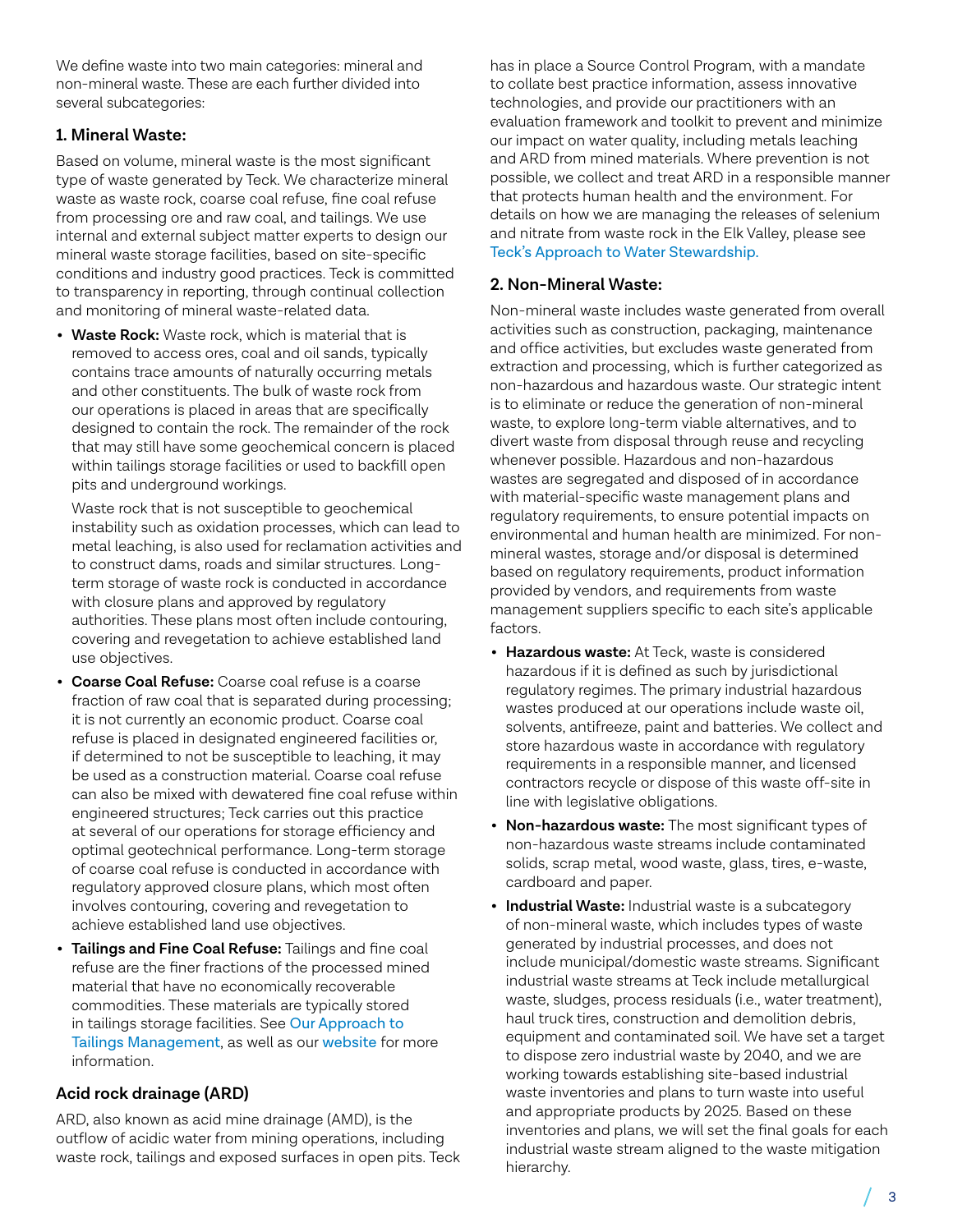

#### **Teck's Recycling Methods and Definitions**

|               | Recycling Definition   Recycling for Value Recovery | Industrial Waste Processing       | Domestic Recycling           |
|---------------|-----------------------------------------------------|-----------------------------------|------------------------------|
| Teck's Method | Treating materials to create a                      | Treating end-of-life materials    | Recycling of household items |
|               | renewed value for Teck in their                     | generated from our own operations | such as newspaper, bottles,  |
|               | new form                                            | and from other sources            | cans and organics            |

Recycling is an important aspect of our everyday lives, as it conserves scarce natural resources, reduces the amount of waste that must be burned or buried, and helps to sustain the environment for future generations. We recycle in accordance with international, national, provincial and local requirements, and we aim to exceed these requirements. Continually improving recycling at our operations by identifying and sharing best practices throughout the company is our goal—including ongoing assessments of our recycling and reuse practices.

### **Keeping Products in Use and Managing Product Impacts**

We process urban ore and secondary sources at Trail Operations, manage deleterious elements, and track metals to direct customers through our Materials Stewardship Committee.

#### **Processing Secondary Sources at Trail Operations**

Our Trail Operations, one of the world's largest fully integrated zinc and lead smelting and refining complexes, is located in southern British Columbia. The metallurgical operations produce refined zinc and lead, a variety of precious and specialty metals, chemicals and fertilizer products. Trail Operations takes in several end-of-life materials and urban ore feeds (lead batteries, alkaline batteries, cathode ray tube glass, zinc ferrites, Waelz oxides) that represent about 20% of the new feed to the lead circuit.

#### **Managing Product Impacts through Materials Stewardship**

In accordance with the ICMM guidance on materials stewardship, we recognize that the value of minerals and metals to society is maximized when the various stakeholders along the value chain undertake activities that minimize risks, improve efficiency and optimize the life cycle of these products.

We know our products have the potential to impact employees, communities and the environment. That's why we remain committed to stringent product and materials stewardship, and transparency on product impacts. We employ life cycle thinking to understand the potential risks and impacts of our products, beginning with the extraction of raw material from the earth, through to processing, transportation and customer use.

Materials stewardship at Teck is a risk management process to minimize the impact of our products throughout their life cycle on employees, communities and the environment, and to ensure our products satisfy or exceed regulatory and societal needs. This work is conducted primarily by our Materials Stewardship Committee (MSC), who defines and oversees our efforts and is responsible for:

- Understanding the actual or potential risks and impacts of our products
- Making recommendations on approving new product applications
- Managing labelling and packaging requirements
- Monitoring product regulations and technical, transportation and legal issues
- Establishing and evaluating policies and procedures related to materials stewardship

All Teck products are listed on the Master Product List, which is owned and managed by the MSC. For products to be added to the list, a detailed application is submitted to the MSC. Products are assessed on their whole product life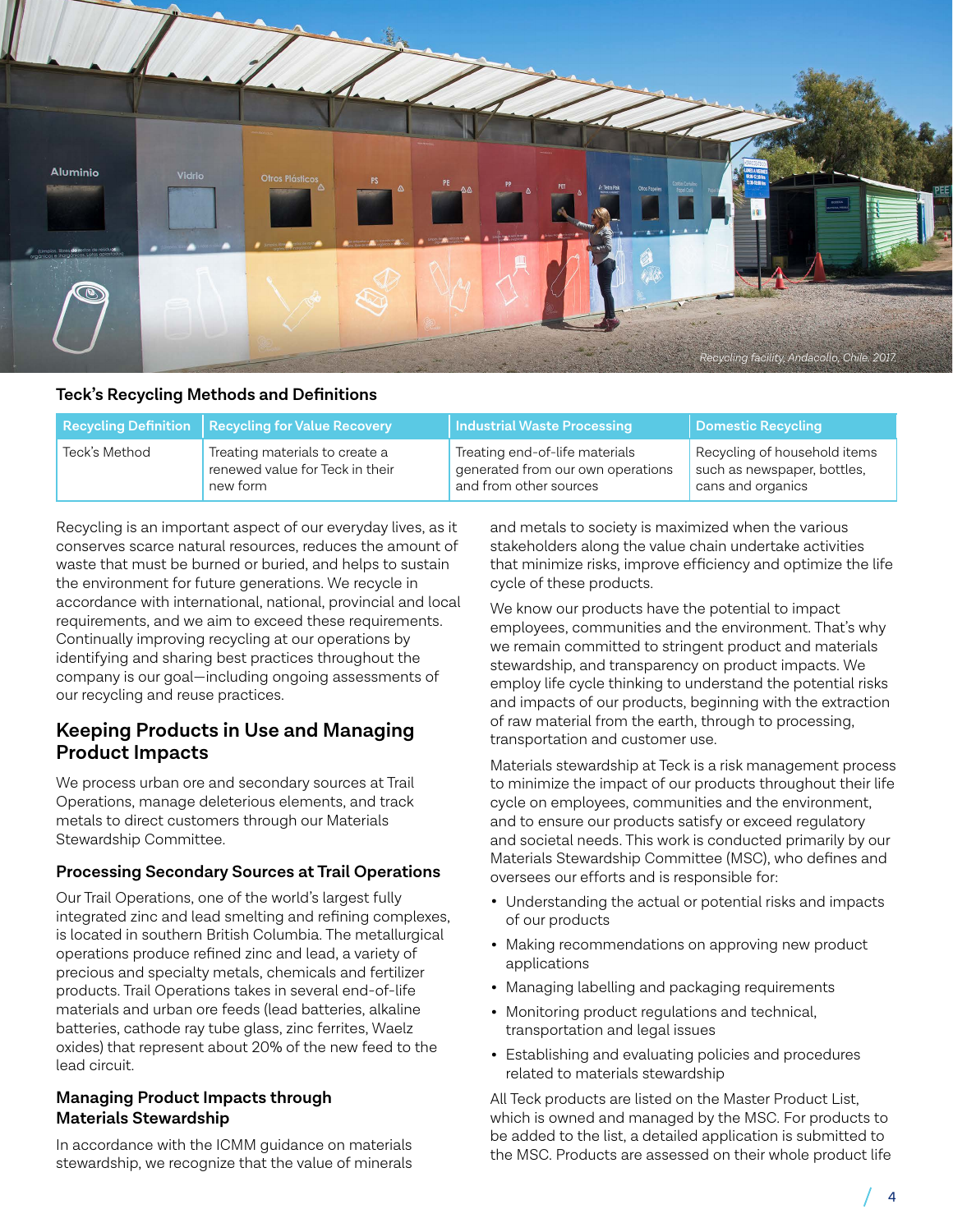cycle, and include customer assessments, legal jurisdiction reviews, logistics and form of transportation, hazardous materials and emergency response, contracts and financial rate of return.

The MSC also commissions and conducts customer assessments to help ensure that products are handled safely by smelters, refineries and other end users. The assessments allow us to uphold business ethics, regulatory requirements, sustainable management practices, and external expectations. We draw on ecotoxicity expertise developed by various commodity associations and other experts to bring sound science into our management approaches and decisions. Our materials stewardship program is also actively engaged with collective industry efforts, including those of the ICMM, towards continuously improving materials stewardship practices.

#### **Responding to Regulatory Requirements and Responsible Sourcing Expectations**

Our materials stewardship efforts have expanded in recent years to meet growing regulatory pressures on mineral concentrates. These are manifested, for example, in the International Maritime Organization bulk cargo requirements, Chinese import restrictions and the Minamata Convention for Mercury. These requirements and restrictions now affect mining companies and smelters globally, and Teck specifically, in the same way that Registration, Evaluation, Authorisation and Restriction of Chemicals (REACH) regulations have defined chemical management programs for refined metals, alloys and compounds in the European Union since 2006.

There are increasing expectations from customers, investors and civil society that products are responsibly produced and sourced. With the rise of new product certifications and standards—from the International Copper Association's Copper Mark, to ResponsibleSteel, to the London Metals Exchange (LME) position on responsible sourcing, which applies to LME-listed metals it is anticipated that this trend will only amplify across the commodities.

Teck already has several assurance practices in place related to responsible production, including the ICMM Sustainable Development principles, the Mining Association of Canada's Towards Sustainable Mining Program at our Canadian operations, and ISO 14001. Responsible sourcing practices continue to be in place for our operations; since 2018, these include London Bullion Market Association (LBMA) Silver. Teck's certification for these practices is posted annually on our [website](https://www.teck.com/products/other-metals/). We are actively monitoring new certifications and standards and evaluating them as they arise.

# **Regenerating Natural Systems**

Our work in regenerating natural systems includes securing a net positive impact on biodiversity, reducing greenhouse gas emissions, using renewable energy, improving access to fresh water and reclaiming land at the end of mine life to meet post-mining land use objectives mutually defined by our communities of interest.

Waste reduction and promoting the role of metals in a circular economy are the two most significant opportunities, but it is important to bear in mind that, as we improve our environmental performance, we also improve our role in the circular economy.

Learn more about our approach to these topics on our website at [www.teck.com](http://www.teck.com/sustainability)/sustainability.

# **Our Targets and Commitments**

Teck is committed to continually improve our practices to avoid or reduce pollution and inefficient resource use. As such, we have in place a strategic priority and goals related to responsible production to maintain our leadership in providing the metals needed for a transition to a lowcarbon economy.

#### **Strategic Priorities:**

- Be a leader in responsibly providing the metals and minerals needed for the transition to an economy focused on reducing waste and keeping products in use
- Work towards disposing zero industrial waste by 2040

#### **Goals:**

- By 2025, establish site-based industrial waste inventories and plans to turn waste into useful and appropriate products; based on these inventories and plans, set goals for industrial waste reduction
- By 2025, develop and implement a responsible producer program and "product passport" that is traceable through the value chain
- Be a leader in product stewardship by continuing to implement our Materials Stewardship program and produce secondary metals at our Trail Operations

For more information on our sustainability strategy goals, see the [Sustainability Strategy](https://www.teck.com/responsibility/approach-to-responsibility/our-sustainability-strategy/) section of our website.

We report on our performance against indicators and goals related to Responsible Production on an annual basis in our [Sustainability Report](https://www.teck.com/sustainability/approach-to-responsibility/sustainability-report-and-disclosure-portal/ ).

# **Assurance Related to Responsible Production**

At Teck, we conduct four types of assurance. This includes audits of operations and business units; corporate annual HSEC assurance and mid-year effective checks conducted by Teck's HSEC Assurance team; corporate annual internal audits conducted by Teck's Assurance and Advisory team; and external assurance by independent auditors for relevant regulatory and voluntary membership requirements. Following each of these types of assurance, applicable management teams use the results to inform future actions and Teck's five-year planning process.